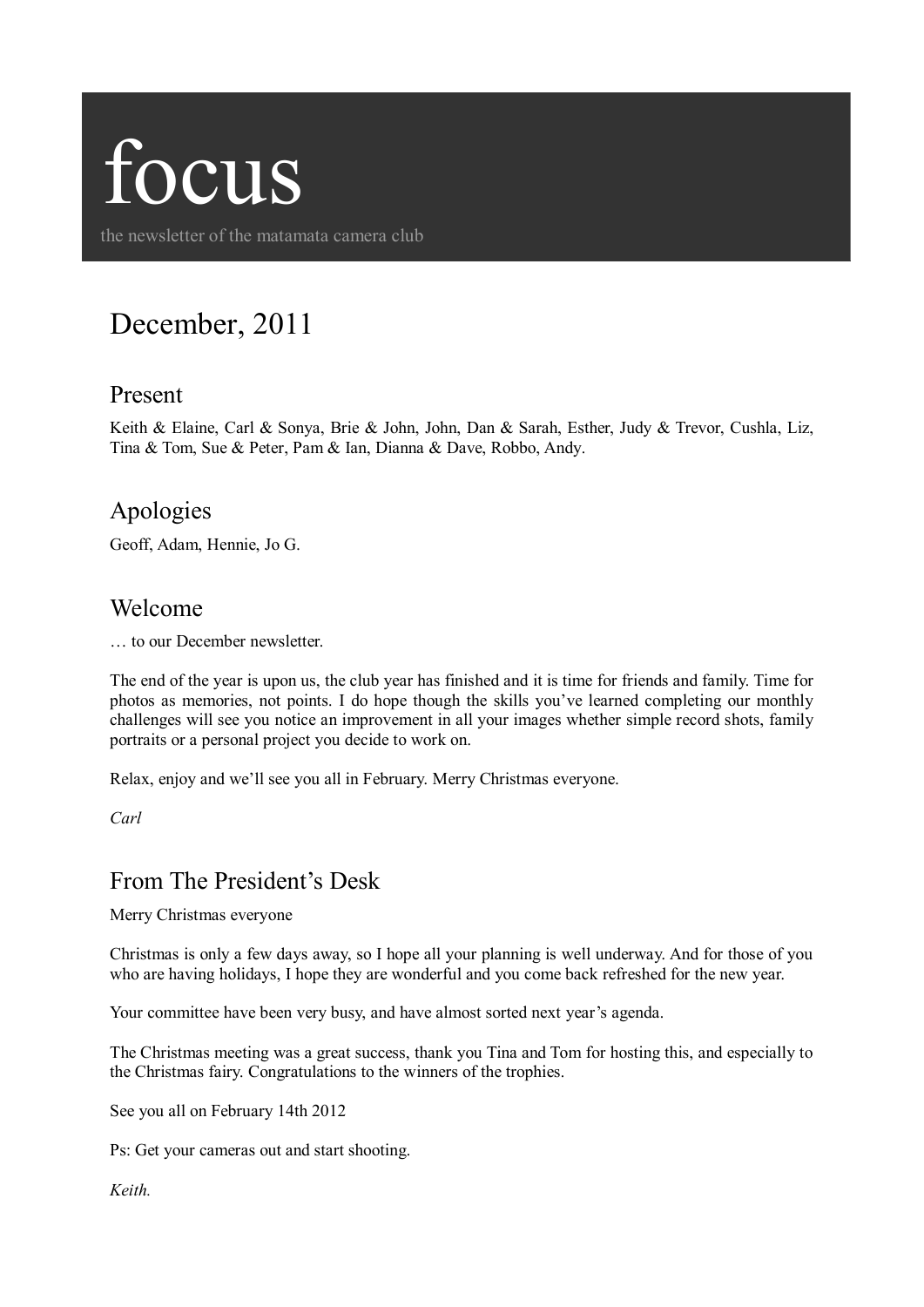# End Of Year

First, a big Thank You to Tina and Tom who opened their home for us and hosted a wonderful end-ofyear dinner for the club.

This year featured a pretty full calendar, and it was great to see so many images submitted each month by all out members. Congratulations to the following club members for the awards they have earned;

| Best Theme:               | Dianna Spitalny                             |
|---------------------------|---------------------------------------------|
| Most Creative Theme:      | Sue Darragh                                 |
| Print Of The Year:        | Tina Troughton                              |
|                           |                                             |
| Theme Points Winner:      | Dan Macmillan                               |
| Open Points Winner:       | shared between Carl Proffit & Dan Macmillan |
| Photographer Of The Year: | Dan Macmillan                               |

#### Club Events

Field Trips: No trips are currently planned. Shooting Ideas 28 & 29 January. Tauranga Air Show <http://www.classicflyersnz.com/Airshow> 17 Feb – 01 Mar Hamilton Gardens Arts Festival. <http://www.hamiltongardensartsfestival.co.nz/home/> 28 Mar – 01 Apr. Balloons Over Waikato. <http://www.balloonsoverwaikato.co.nz/>

## Around The Web

The Agnostic Print – about the dying art of print making. <http://theagnosticprint.org/> Lifehacker – Best of 2011 – Photo Tips, Tricks & More. <http://lifehacker.com/5866662/the-best-photography-tips-tricks-and-hacks-of-2011> Ben Cauchi <http://bencauchi.com/home/> Japan Professional Photographers Society <http://www.jps.gr.jp/en/>

#### Next Meeting

14<sup>th</sup> February 2012, Awara Street Hall.

Critique submissions have finished for the year. The committee is hard at work planning next year's programme and we'll get this out to you as soon as it is ready.

# 2011 Critiques

Kay Goosen-Cooper of Hamilton kindly critiqued our Open images from the November meeting, Again we had a large amount of entries and we thank Kay for the time and effort put in to critique our images. As usual the critiques are in a separate document. Please see the file Critiques 2011-11.pdf